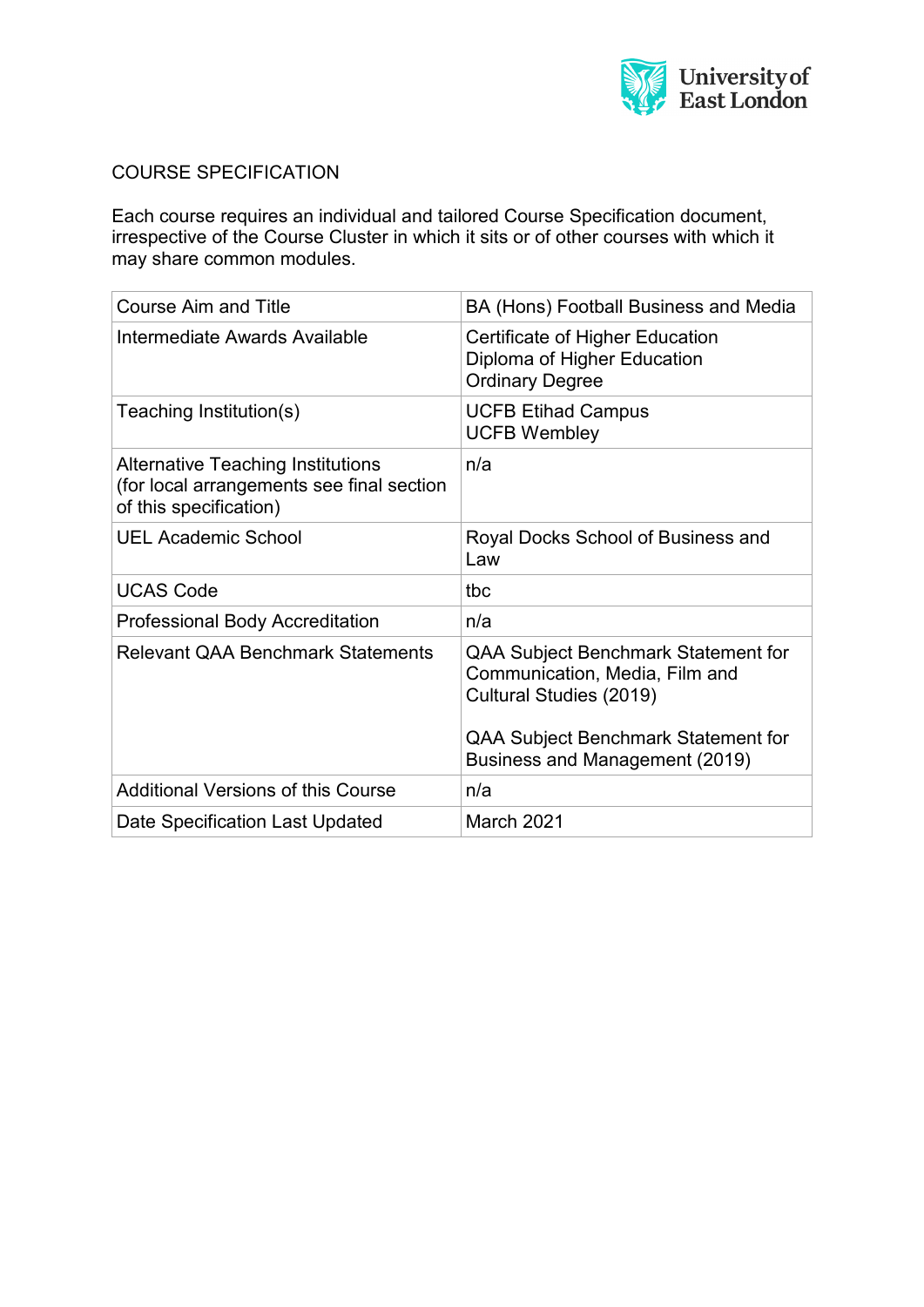

### Course Aims and Learning Outcomes

This course is designed to give students the opportunity to:

- Prepare for careers within the football media industries including journalism, media officer, Public Relations executive and the related broadcast industries such as TV and radio.
- Gain a detailed academic knowledge of how the football media industry and practical experience of working in the football media environment.
- Develop communication, analytical, technical, and problem-solving skills demanded for career advancement in the football media industry.
- Engage with the sports industry throughout the course, utilising professional partnerships and distinctive, course-tailored delivery locations.

What students will learn:

Knowledge

- Critically appraise the structure and operation of the football media industry.
- Evaluate the importance of the various digital and traditional media in connecting football and its fans, stakeholders and customers.
- Analyse the legal and ethical frameworks applicable to the media industry.
- Evaluate core media terms, concepts, tools and techniques used in the football media industry.
- Critically analyse the techniques used in and the processes of creating audio and visual media, including traditional and digital pathways

Thinking skills

- Engage in critical thinking, analysis, and decision making to solve academic and practical problems.
- Apply existing frameworks to new contexts and situations
- Explore professional knowledge in various new environments
- Evaluate the importance of media law and ethics in a practical environment
- Analysis and interpretation of primary and secondary research

Subject-Based Practical skills

- Demonstrate competence in the application of writing, digital, audio and visual media skills
- Demonstrate competence in the use of media equipment, technology and software
- Create original media content in an academic and professional capacity
- Demonstrate awareness of social-cultural aspects of football and the media.

Skills for life and work (general skills)

- Demonstrate effective leadership skills in a football media context.
- Engage in critical thinking, analysis, synthesis and decision making.
- Communicate information clearly across a number of media platforms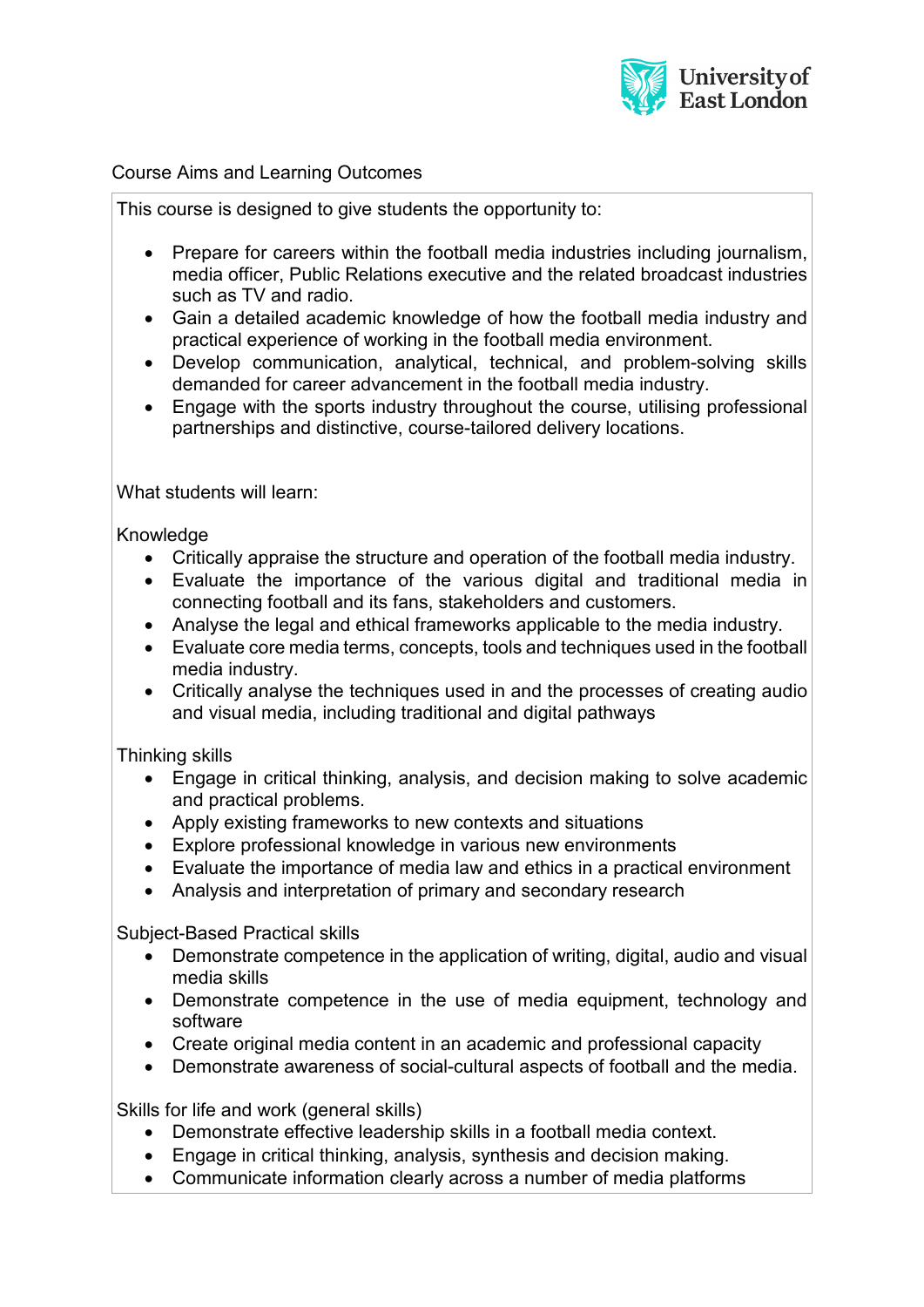

- Collect, analyse, interpret and apply data using relevant software packages and presentation methods
- Work harmoniously and productively with others to achieve shared outcomes
- Manage time effectively to meet deadlines and achieve performance targets.

## Learning and Teaching

Students will be introduced to the structure and delivery of the course and the key academic and support staff through an induction course. They will be familiarised with the Virtual Learning Environment as well as extra-curricular opportunities.

The course itself will be delivered face-to-face, with the support of the VLE online learning portal. This portal will host key information on delivery, including directed reading activities, resource lists, and structured online learning activities that provides added value to lecture, seminar and workshop material. Supporting this independent learning framework will be digital-specific teaching sessions, including online tutorials and small-group activities based around core module content, which will test key concepts and ideas through case studies, reflective practice and forums.

Face-to-face classroom content will not only allow students to engage on the traditional lecture and seminar formats, but also practical workshops, TV and radio studio work and mock newsrooms. The students will be encouraged throughout to apply their knowledge in key media concepts of traditional and digital media, with both formative and summative assessment and feedback to help them to develop their skills. Throughout all teaching activities, further formative assessment opportunities will be provided, in which students will be encouraged to share thoughts both with peers and with their tutors.

#### Assessment

A range of assessment types are used across this course, as appropriate to each module. Assessment is predominantly continuous, employing items that will include academic essays, reports, presentations, portfolios, reflective writing, as well as practical broadcast output such as digital content, television packages and audio productions. Applied assessment tasks are used as far as possible to enable students to link theory with practice, thereby assessing knowledge and understanding alongside practical study-specific skills and key industry skills.

Provision will be made, in partnership with student services and module leaders, so that students with registered disabilities are supported through all forms of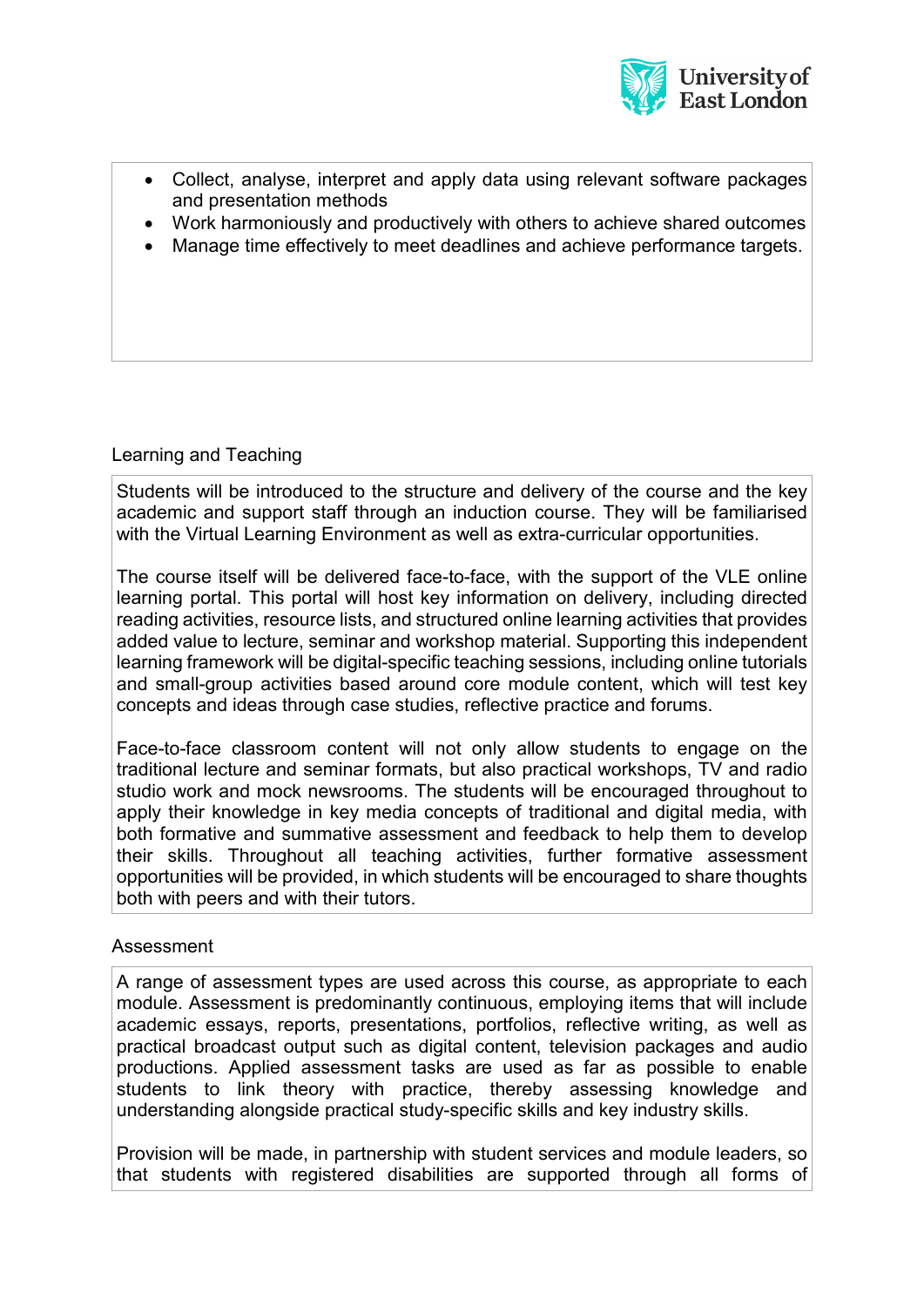

assessment. This is to make sure that everyone, regardless of issues of access, can engage with the assessment content across all modules on this course.

### Work or Study Placements

n/a

#### Course Structure

All courses are credit-rated to help you to understand the amount and level of study that is needed.

One credit is equal to 10 hours of directed study time (this includes everything you do e.g. lecture, seminar and private study).

Credits are assigned to one of 5 levels:

- 3 Equivalent in standard to GCE 'A' level and is intended to prepare students for year one of an undergraduate degree course.
- 4 Equivalent in standard to the first year of a full-time undergraduate degree course.
- 5 Equivalent in standard to the second year of a full-time undergraduate degree course.
- 6 Equivalent in standard to the third year of a full-time undergraduate degree course.
- 7 Equivalent in standard to a Master's degree.

Courses are made up of modules that are each credit weighted.

The module structure of this course:

| Level          | <b>Module</b><br>Code | <b>Module Title</b>                              | <b>Credit</b><br>Weighting | <b>Core/Option</b> | <b>Available by</b><br><b>Distance</b><br>Learning?<br>Y/N |
|----------------|-----------------------|--------------------------------------------------|----------------------------|--------------------|------------------------------------------------------------|
| 4              | <b>UN4008</b>         | <b>Principles of Sports</b><br>Media             | 20                         | Core               | N                                                          |
| $\overline{4}$ | <b>UD4007</b>         | Understanding the<br><b>Business of Football</b> | 20                         | Core               | N                                                          |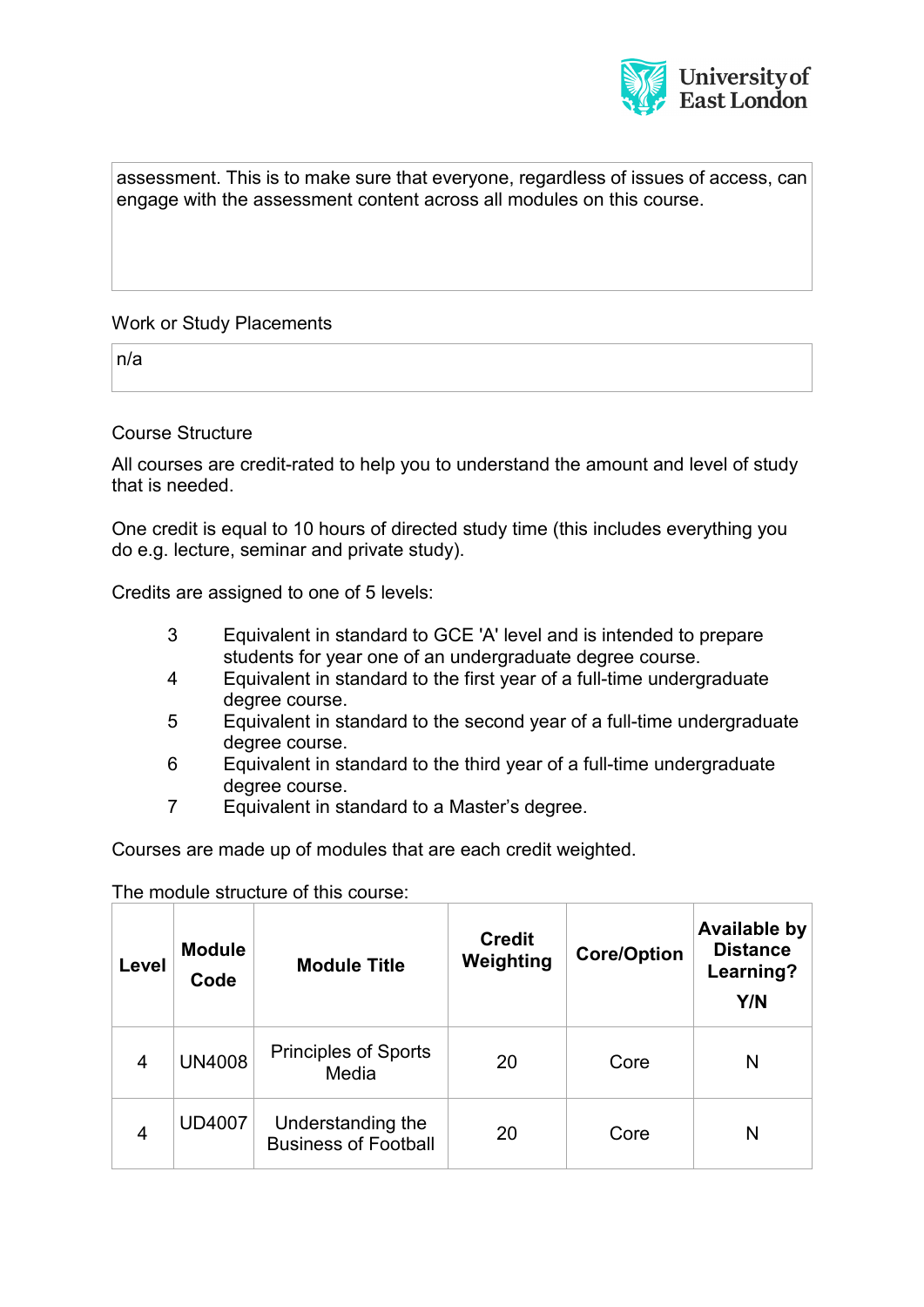

| $\overline{4}$ | <b>UD4000</b> | Industry<br>Competencies<br>(Mental Wealth)         | 20 | Core | N            |
|----------------|---------------|-----------------------------------------------------|----|------|--------------|
| $\overline{4}$ | <b>UN4002</b> | Sport, Media and<br>Society                         | 20 | Core | $\mathsf{N}$ |
| $\overline{4}$ | <b>UN4000</b> | Introduction to<br><b>Broadcasting</b>              | 20 | Core | N            |
| $\overline{4}$ | <b>UN4004</b> | The Business of<br><b>Digital Media</b>             | 20 | Core | $\mathsf{N}$ |
|                |               |                                                     |    |      |              |
| 5              | <b>UN5001</b> | <b>Applied Digital</b><br>Journalism                | 20 | Core | $\mathsf{N}$ |
| 5              |               | UN5003   Media Law and Ethics                       | 20 | Core | $\mathsf{N}$ |
| 5              | <b>UD5010</b> | <b>Industry Readiness</b><br>(Mental Wealth)        | 20 | Core | $\mathsf{N}$ |
| 5              | <b>UD5013</b> | <b>Research Methods</b>                             | 20 | Core | $\mathsf{N}$ |
| 5              | <b>UN5005</b> | <b>Public Relations</b><br>Strategy                 | 20 | Core | $\mathsf{N}$ |
| 5              | UN5004        | <b>TV Studio Production</b>                         | 20 | Core | N            |
|                |               |                                                     |    |      |              |
| $6\phantom{1}$ | <b>UD6009</b> | <b>Football Brand</b><br>Management                 | 20 | Core | N            |
| $6\phantom{1}$ | <b>UN6001</b> | <b>Public Relations</b><br><b>Crisis Management</b> | 20 | Core | N            |
| $6\phantom{1}$ | <b>UN6005</b> | <b>Digital Futures</b>                              | 20 | Core | N            |
| 6              | <b>UD6014</b> | <b>Professional Project</b>                         | 40 | Core | N            |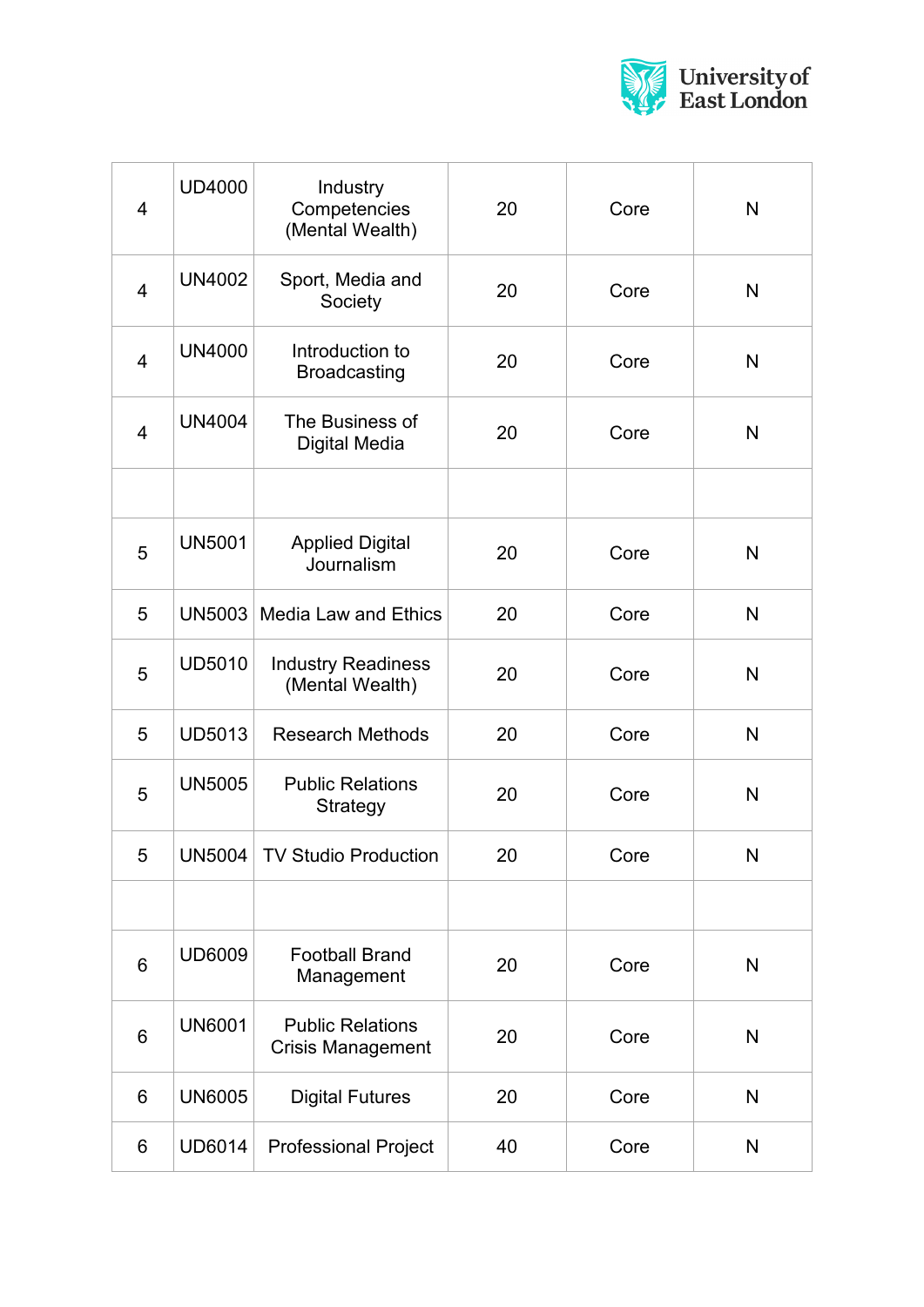

| 6                                                                                                                                                   |  | UD6012   Industry Engagement<br>(Mental Wealth) | 20 | Core | N |
|-----------------------------------------------------------------------------------------------------------------------------------------------------|--|-------------------------------------------------|----|------|---|
|                                                                                                                                                     |  |                                                 |    |      |   |
| Additional detail about the course module structure:                                                                                                |  |                                                 |    |      |   |
| A core module for a course is a module which a student must have passed (i.e.<br>been awarded credit) in order to achieve the relevant named award. |  |                                                 |    |      |   |

The overall credit-rating of this course is 360 credits. If for some reason you are unable to achieve this credit you may be entitled to an intermediate award, the level of the award will depend on the amount of credit you have accumulated. You can read the University Student Policies and Regulations on the UEL website.

Course Specific Regulations

n/a

### Typical Duration

The expected duration of this course is 3 years full-time

A student cannot normally continue study on a course after 4 years of study in fulltime mode unless exceptional circumstances apply and extenuation has been granted.

## Further Information

More information about this course is available from:

- The UCFB website (www.ucfb.ac.uk)
- The course handbook
- Course Leader (London or Manchester)

All UEL courses are subject to thorough course approval procedures before we allow them to commence. We also constantly monitor, review and enhance our courses by listening to student and employer views and the views of external examiners and advisors.

Additional costs:

• Accommodation - Students are required to attend face to face classes as part of the course. Students are responsible for arranging their own accommodation if it is required to support timely access to course dates.